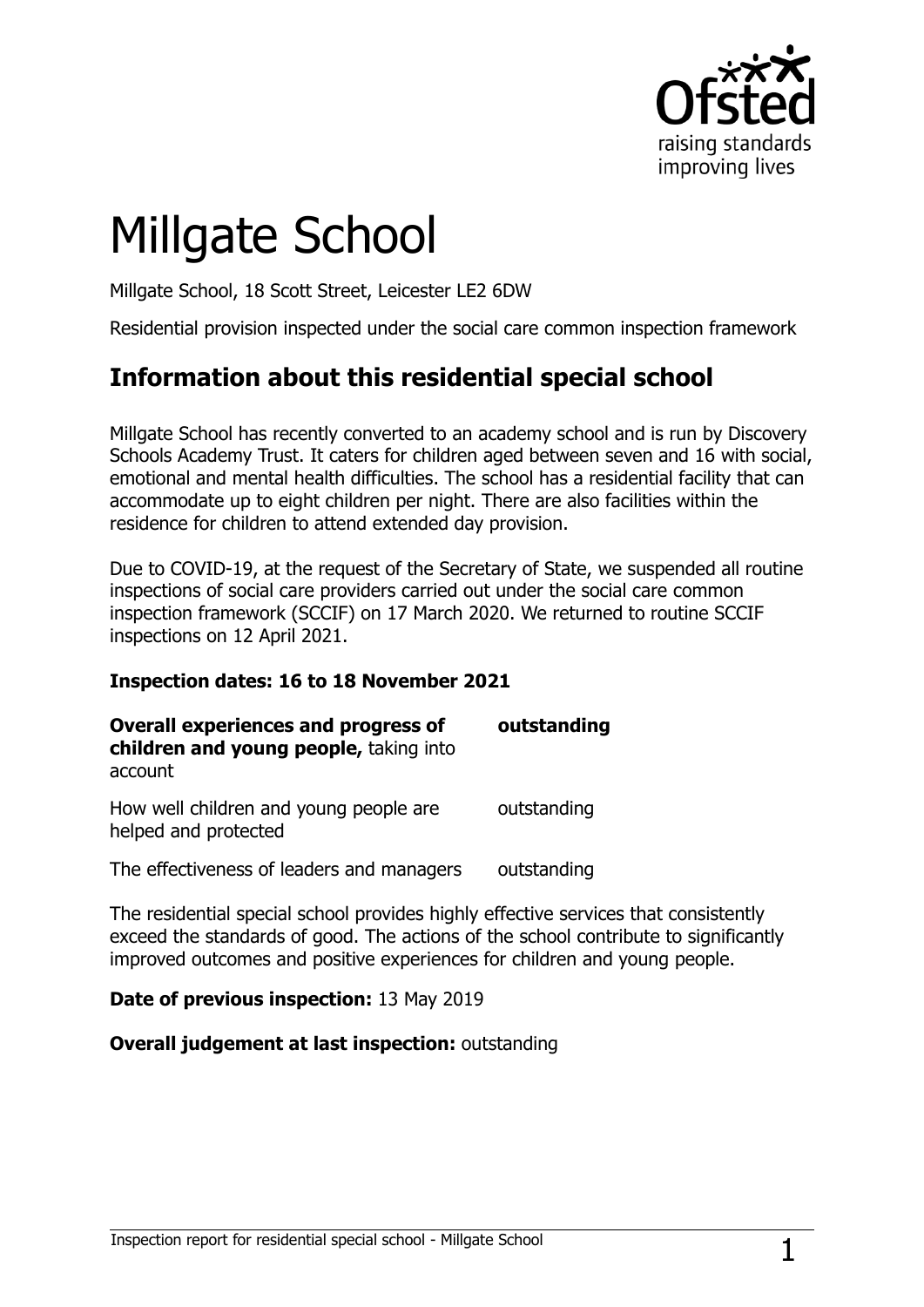

## **Inspection judgements**

#### **Overall experiences and progress of children and young people: outstanding**

Children thoroughly enjoy their residential experience. They particularly enjoy meeting up with friends and the activities they participate in. They get on well with the staff and each other. They are generally well behaved and respectful of themselves, each other and staff. One child said, 'We are a Millgate family.'

Recent research conducted in the school has found that children who access the residential provision are likely to have better levels of attendance and achieve better outcomes than their peers.

Children are very well supported to transition from the school. Most children who leave this school continue into further education or employment.

Leaders have recognised the impact of the COVID-19 pandemic on children and their families, in particular the impact on mental health. As a result of this, leaders have employed an additional counsellor and staff have trained in adult and child mental health so that they can provide the right support.

Children enjoy a range of activities on and off site. They have access to a wellresourced sports hall and a recently completed all-weather football pitch. Children also enjoy walking the trainee therapy dog and helping to look after other animals, such as hens and pigmy goats. They go to local parks and ride on the recently purchased scooters and bicycles. Children are very clear that they must wear protective clothing while riding bicycles and scooters. Children are supported to take managed risks to help them develop self-esteem, confidence and resilience.

The voice of each child is highly valued, and actions are taken as a consequence of listening to children. For example, children asked for bicycles and scooters in the residential provision, and these were purchased. Children visited a local home interior shop to choose new bedding for their rooms in the residential provision. The residential provision is discussed at every school council meeting and children who use the provision are part of the school council.

Children are supported to be healthy. Meals are mostly healthy and nutritious. Fruit is always available, and children thoroughly enjoy the food provided. In the residential provision, children get a good night's sleep, which isn't always possible in their family homes. Having a good night's sleep and a good meal ensures that children are ready for the school day and ready to learn.

Innovative practice, with a focus on mental health, has been carried out. For example, staff delivered podcasts about their own mental health, and children listened. This enabled children to talk about their own mental health. Furthermore, some children participated in a city-wide mental health project. They spoke,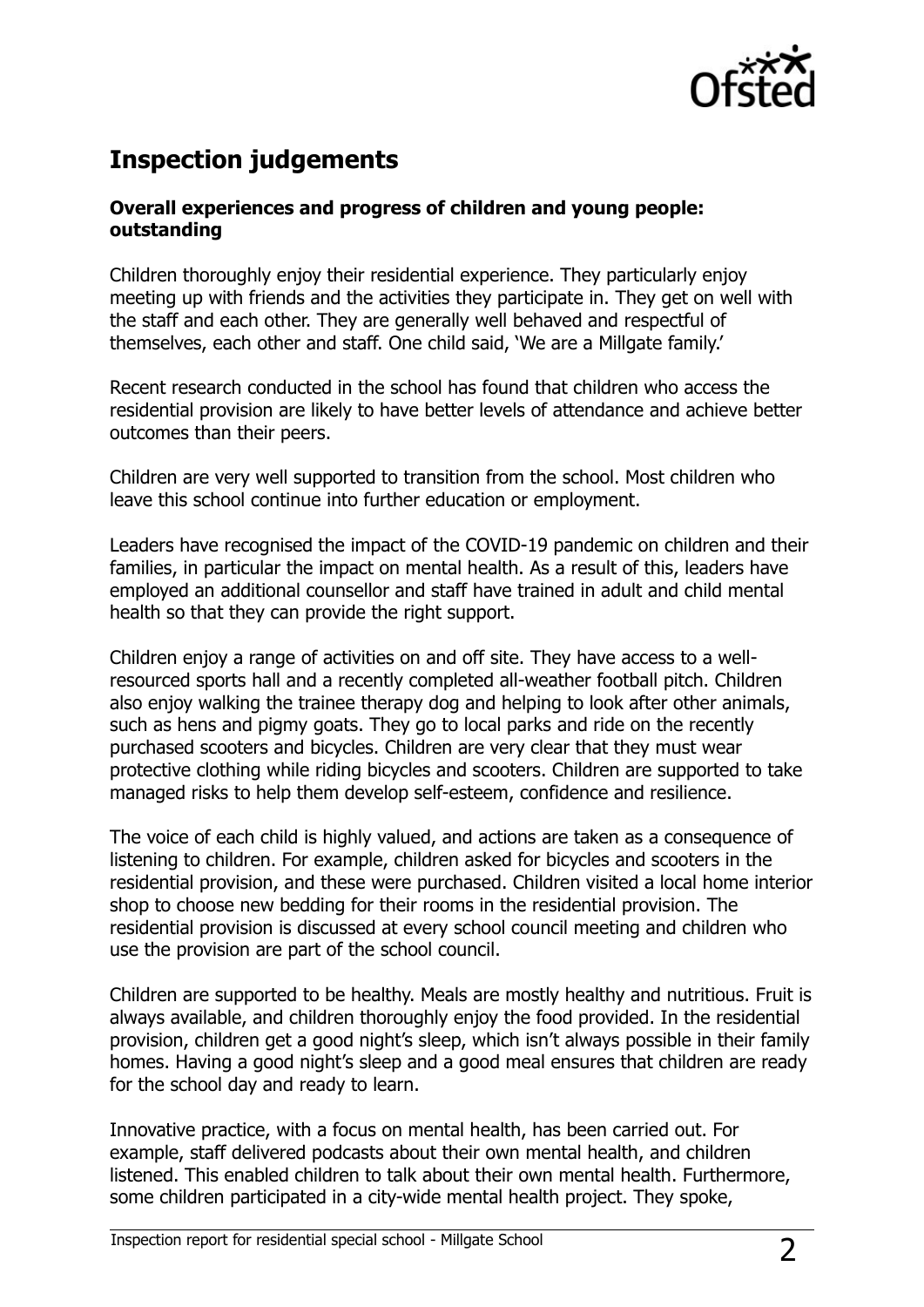

anonymously, about their experiences to help others who may be feeling the same way. Due to the recognised expertise in mental health, one of the school leaders is leading on a national mental health project in schools.

Staff know the children very well. However, care-planning documentation, including risk assessments, does not always provide good, individualised information for staff about each child.

#### **How well children and young people are helped and protected: outstanding**

Safeguarding children, and supporting the mental health needs of both children and their families, is a clear priority. It is firmly embedded into the ethos of the school.

The system used to record safeguarding concerns for children has been adapted to also reflect their families. Consequently, leaders can now report on issues that impact on adult mental health, health concerns, bereavement and so on. This helps staff to fully support the children and ensure that services and interventions are appropriately targeted.

Leaders and staff have excellent relationships with external professionals and parents, which enables them to support and safeguard children effectively. Leaders strongly advocate for children when they are not receiving the protection or services they require from other safeguarding agencies.

Children are generally well behaved. Their behaviour is well managed because children respond positively to the nurturing and warm approach of staff. Consequently, physical intervention is rarely used in the residential provision and is reducing in use in school. Nevertheless, staff are well trained in de-escalation and restraint techniques. Children say that they have not been hurt during a hold and that staff hold them for the right reasons.

Vetting procedures as part of staff recruitment are robust and help to protect children from the risk of unsuitable adults coming to work at the school.

#### **The effectiveness of leaders and managers: outstanding**

Leaders are passionate. They are dedicated to supporting children to significantly improve their life chances. They model exceptional practice and ensure that children are at the centre of all decisions. Leaders and managers work alongside families effectively and include them in their plans for the children.

Work during the pandemic has focused on the mental health of children and their families as well as supporting basic needs, such as providing food parcels (taken to every child regardless of their financial status) and help with energy bills.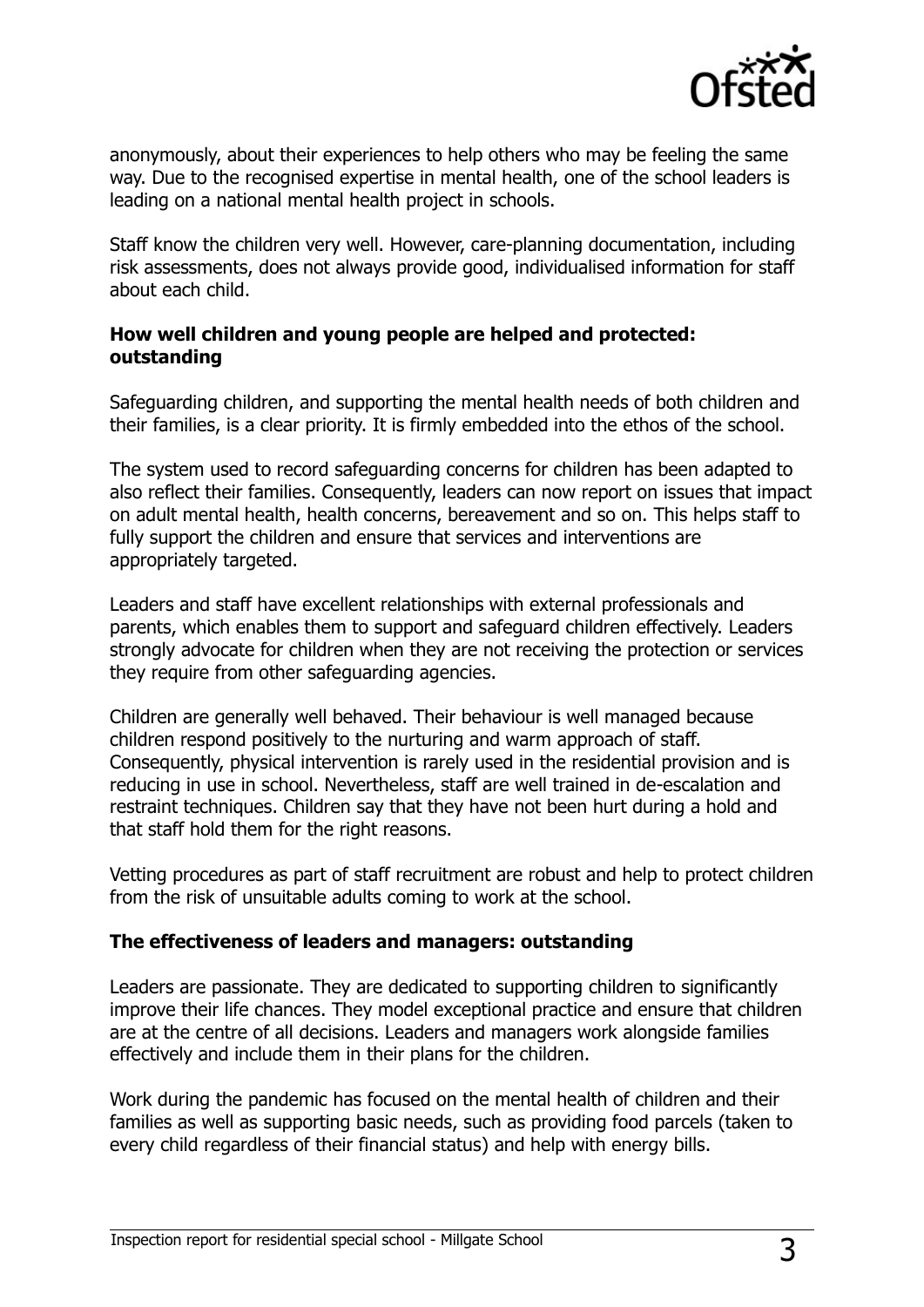

Leaders have a strong understanding of the school's strengths and weaknesses. They have clear and dynamic plans to address identified shortfalls and further develop practice. Having an outstanding judgement is a reflection of how hard they have worked to continually improve the service they provide for children.

The board of trustees is new for the school, but already provides excellent oversight. Trustees have an in-depth knowledge of the school's strengths and areas for improvement. They are strong advocates for the school. Trustees clearly believe that the residential provision is an important part of the school. They know that the school provides significantly better outcomes for children because of the residential provision.

There is a strong commitment from staff towards children, and this was highlighted during pandemic lockdowns and before vaccines were available. There are examples of staff caring for children in the residential provision to ensure that children were safe during the pandemic, while putting themselves at risk. The dedication of staff has helped to keep children safe and provide positive experiences through difficult times.

Senior staff informally visit the residential provision during the evenings. However, there is no formal system to monitor and appraise staff practice. This would support staff in providing consistent care for children.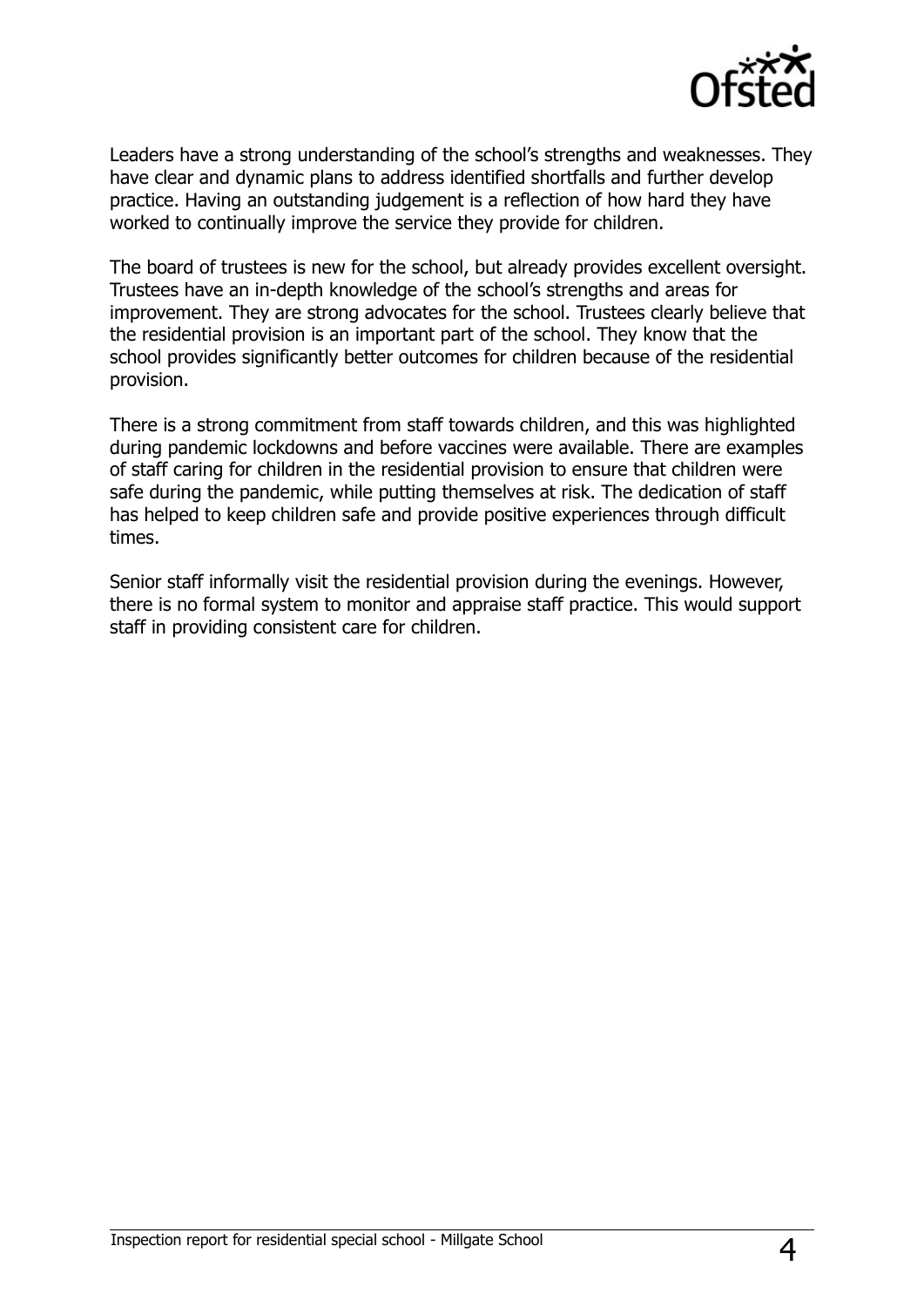

## **What does the residential special school need to do to improve?**

### **Recommendations**

- Review information about children in the residential provision to ensure that staff have good information about children's needs and how to support them.
- Consider a formal process to observe and review staff practice to ensure that leaders have a better understanding of how staff work in order to promote consistency for children. (NMS 13.2)

## **Information about this inspection**

Inspectors have looked closely at the experiences and progress of children and young people using the 'Social care common inspection framework'. This inspection was carried out under the Children Act 1989 to assess the effectiveness of the service, how it meets the core functions of the service as set out in legislation, and to consider how well it complies with the national minimum standards.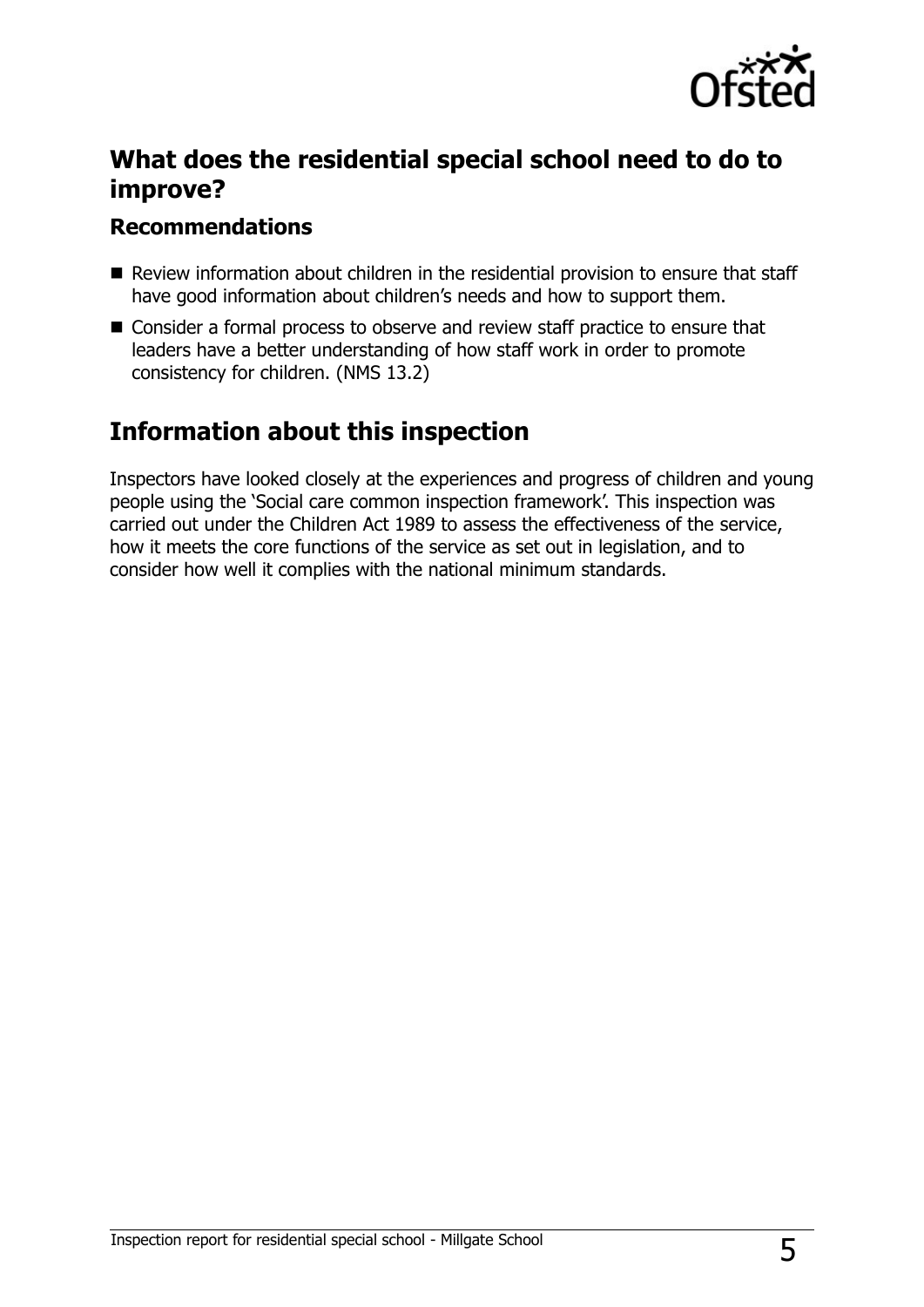

## **Residential special school details**

**Social care unique reference number:** SC006452 **Headteacher/teacher in charge:** Sara Marsh **Type of school: Residential special school Telephone number:** 0116 2704922 **Email address:** [smarsh@klms.leicester.sch.uk](mailto:smarsh@klms.leicester.sch.uk)

## **Inspector**

Joanne Vyas, Social Care Inspector (lead)